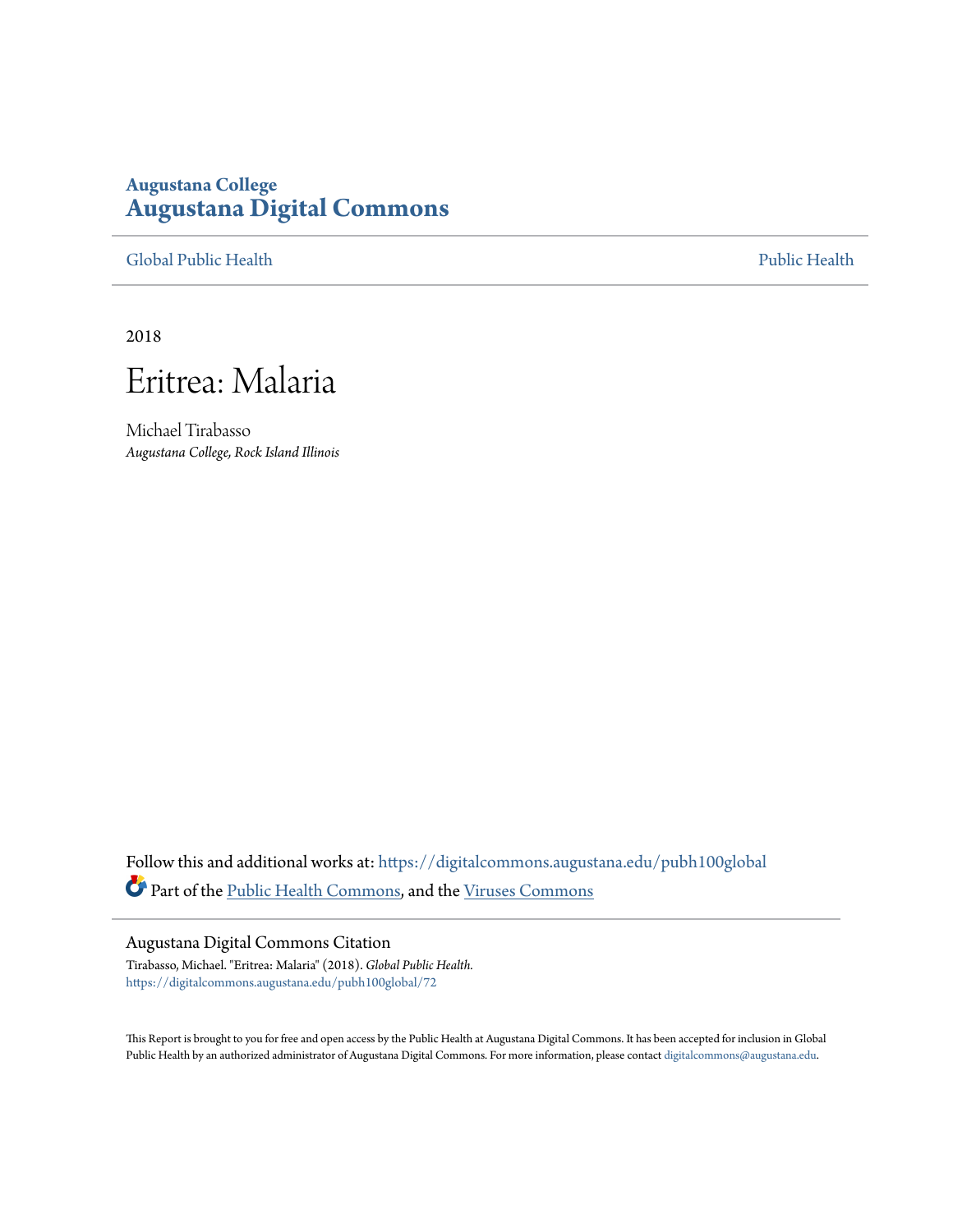Demographics of Eritrea:

- Next to Sudan, Ethiopia and borders the Red Sea.
- Eritrea's population consists of 5,117,947 million people who speak primarily Tigrinya and Arabic ("Eritrea", 2016).
- Eritrea consists of one main ethnic group known as the Tigre, they make up of roughly 50% of the country's population ("TIGRAI", 2013).
- Eritrea is running under a presidential system. The legislative branch is made up sixty-four people, and there are judges that are elected in their villages. There are also 399 representatives in six administrative regions of the country (Winder, 1997).
- Eritrea has faced some major challenges, one being that in the early 2000's they were at war with Ethiopia. Prior and since the war Eritrea has had ⅔ of its population living under the poverty line. Health care cannot be afforded causing many deaths from diseases. The main disease being malaria ("AFRICA", 2000).

**SUDAN SAUDI**<br>ARABIA YEN **ETHIOPIA** 

(n.d.). Retrieved February 07, 2018, from http://www.fitfortravel.nhs.uk/destinations/afri ca/eritrea/eritrea-malaria-map.aspx

## What is Malaria?

Malaria is "a mosquito-borne disease caused by a parasite" ("Malaria", 2017). Often times people who are affected by Malaria get specific symptoms. Such symptoms include, fever, chills, and other symptoms that are similar to a flu ("Malaria", 2017). Malaria is seen most often in the African regions. Malaria is a very fatal disease that affects hundreds of thousands of people yearly. "In 2016, an estimated 216 million cases of malaria occurred worldwide, and 445,000 people died" ("Malaria", 2017). While malaria is a big issue in the African regions of the world, it is still an issue in the United States. "About 1,700 cases of malaria are diagnosed in the United States each year" ("Malaria", 2017). The majority of people who are affected by Malaria in the United States tend to be people who are oftentimes traveling out of country to countries where malaria transmission tends to occur.



A. (1970, January 01). Eritrea Declines Malaria Mortality by 83%. Retrieved February 07, 2018, from http://www.madote.com/2011/01/eritreadeclines-malaria-mortality-by.html